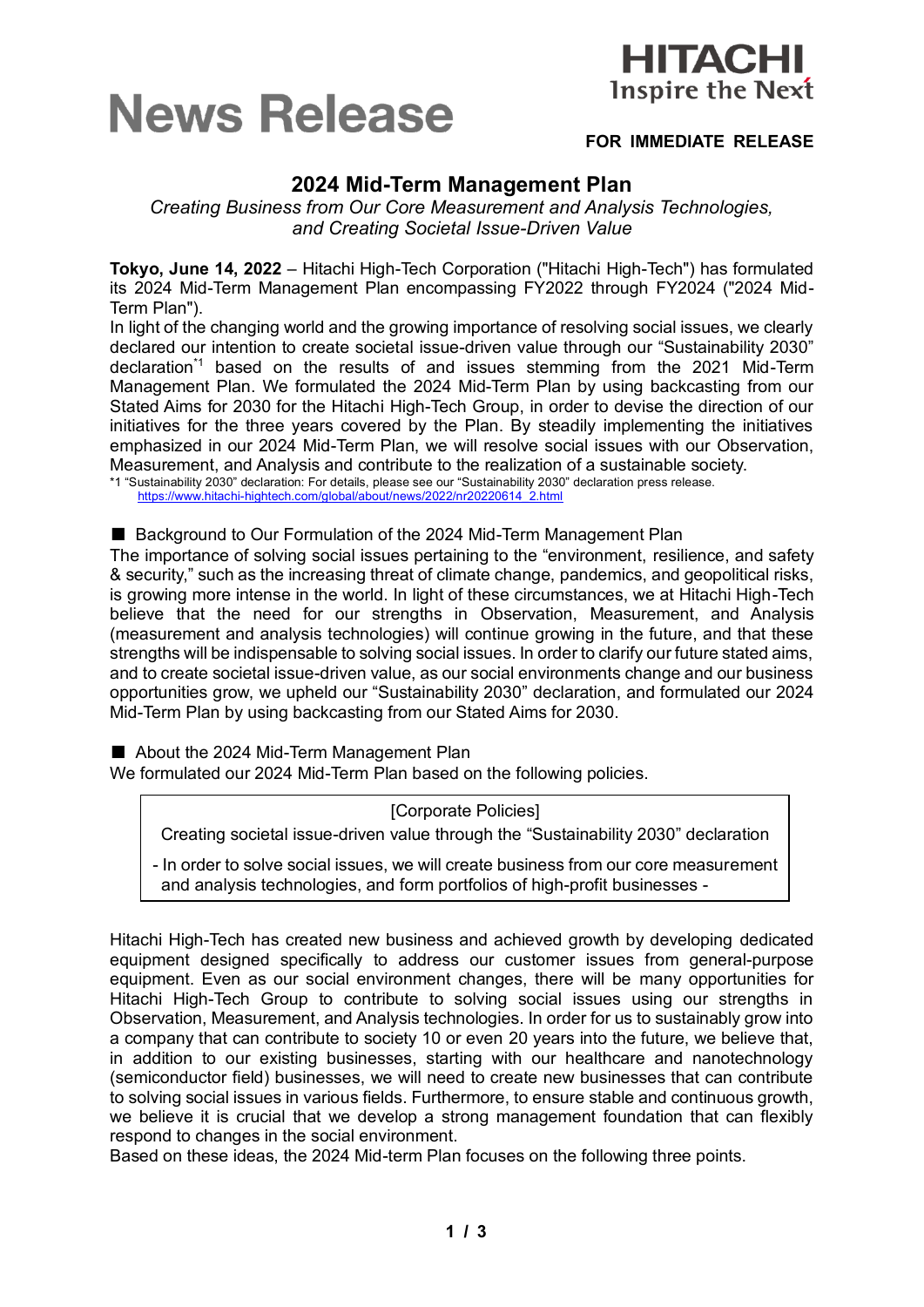■ Main Initiatives Aimed at Realizing the 2024 Mid-Term Management Plan

1) Strengthen existing businesses

We will further enhance our existing mainstay businesses in healthcare and nanotechnology (semiconductor field) by furthering our integration with digital technology and co-creation with our customers.

- ・In addition to furthering co-creation with our key partners in the healthcare business in order to integrate analytical and automation technologies with digital capabilities to create new value, we will expand our testing areas through participation in fields such as molecular diagnostics to better expand our portfolio and thereby accelerate our growth.
- ・In the nanotechnology (semiconductor field) business, we will accelerate our growth by expanding and launching co-creation sites we can share with our customers, providing solutions that make active use of digital capabilities, and otherwise contributing to solving customer issues, such as improvement of development and manufacturing efficiency.
- ・We will further enhance solutions utilizing existing Observation, Measurement, and Analysis that we provide in various fields to solve customer and social issues, including social and industrial infrastructure, mobility, and the environment.

2) Strengthen business-creation capabilities

In order to contribute to the realization of a sustainable society, we will create new business through three-pronged activities centered around our "core technologies and business," utilizing "front office capabilities and issue resolution capabilities" pertaining to global business expansions, and "business development capabilities" practice through customer co-creation, as well as the active use of Lumada.

- ・We will enhance development of advanced technologies and thoroughly refine our core analytical technologies and businesses in collaboration with universities and research institutes, and thereby strive to create dedicated measurement and inspection solutions for our target markets.
- ・We will strive to solve our customers' issues by enhancing our front office capabilities and issue resolution capabilities, which take advantage of the global customer base and business creation capabilities we have cultivated as a trading company, while also utilizing our partnerships with our collaborative partners.
- ・We will identify actual customer issues, accelerate prototyping and customer-aided verification of solutions for solving problems, enhance business development capabilities to create high value-added solutions, and advance efforts to seek out new target areas and enhance business creation driven by societal and customers' issues.

# 3) Strengthen Our Management Foundation

In order to create new value even as uncertainty rises in the world, we will build a firm management foundation that can flexibly respond to social changes.

- ・By integrating the global procurement functions that we have cultivated as a trading company and manufacturing procurement functions, we will enhance our supply chain resilience for stronger risk control throughout the supply chain.
- ・In order to create environmental value, we will promote initiatives to achieve decarbonization, such as reductions in CO2 emissions throughout the value chain, improve utilization efficiency in order to realize a society that recycles water and resources, and co-exist with nature by preserving ecosystems and forests.